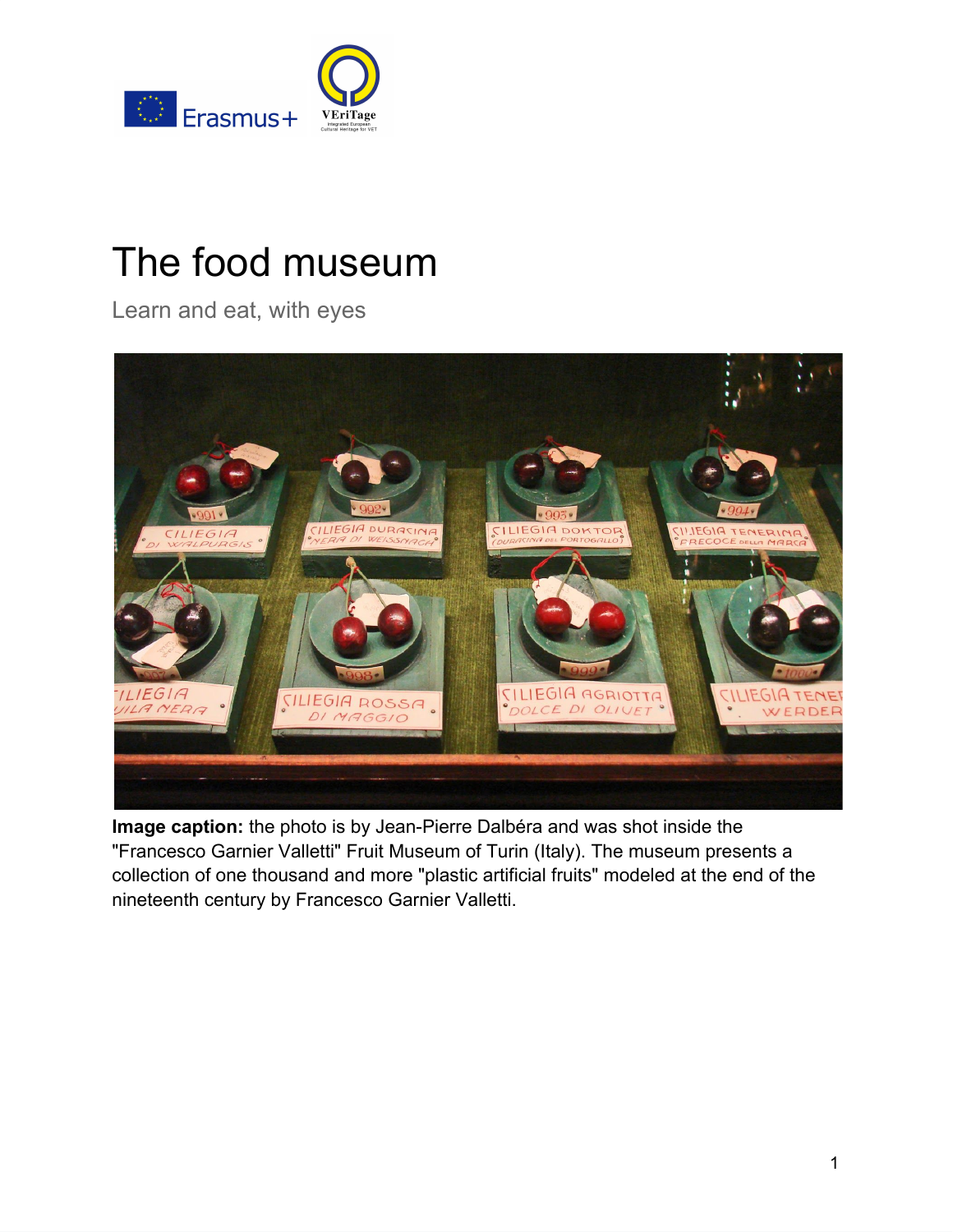

## Index

| <b>General overview</b>    | 1              |
|----------------------------|----------------|
| <b>Index</b>               | 3              |
| <b>Pitching museums</b>    | 4              |
| Activity overview          | $\overline{4}$ |
| Descriptive activity sheet | $\overline{4}$ |
| Stage 1                    | 4              |
| Stage 2                    | 6              |
| Stage 3                    | 6              |
| Stage 4                    | $\overline{7}$ |
| Stage 5                    | 8              |
| Stage 6                    | 9              |
| <b>Museum touring</b>      | 10             |
| Activity overview          | 10             |
| <b>Resources</b>           | 11             |
| Pitching museums           | 11             |
| Museum touring             | 12             |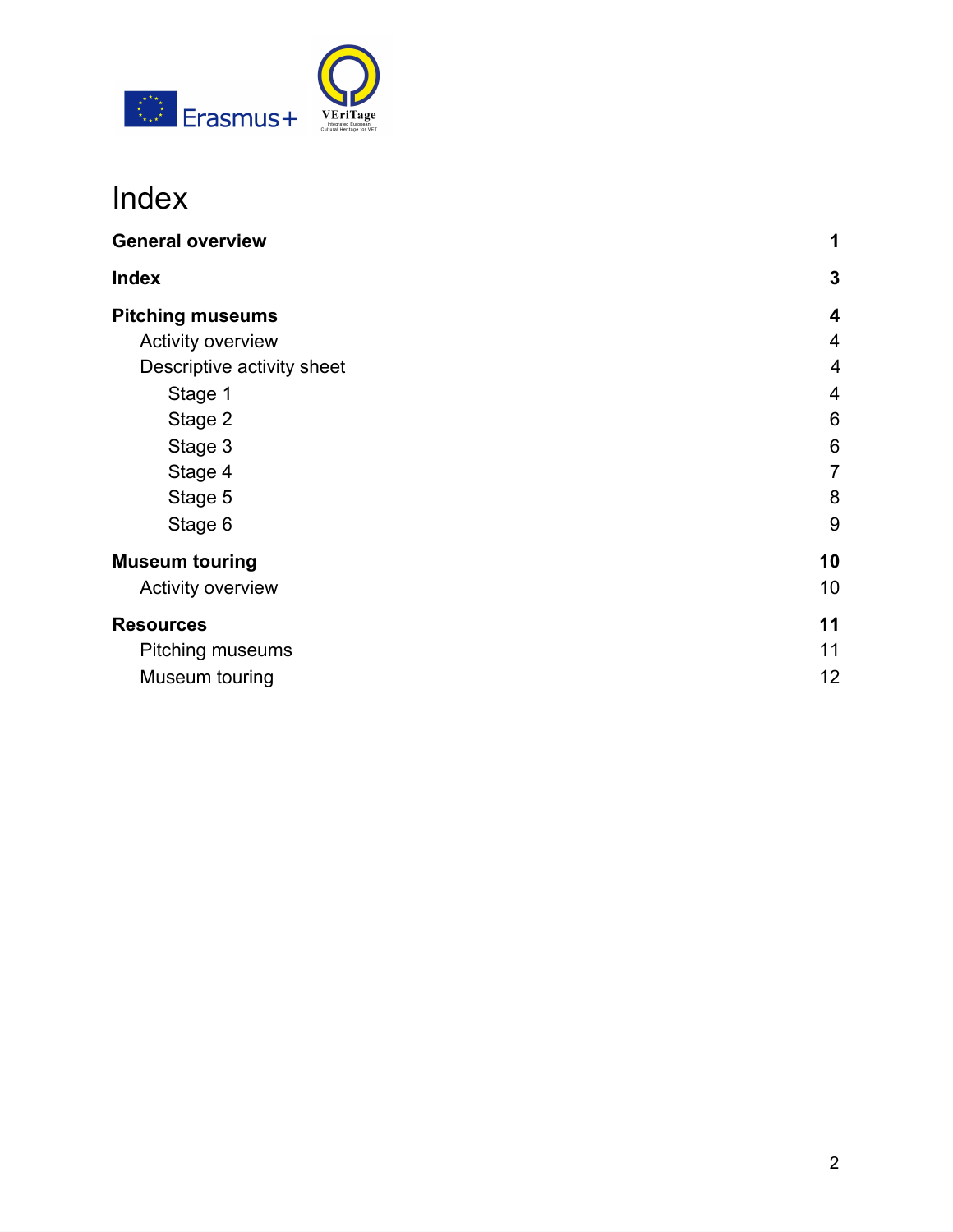

## General overview

The exercise is inspired by the recent ICOM proposal - the main international organization that represents museums and its professionals - of a new definition of museum, alternative to the current one.

*From "Museums are not for profit. They are participatory and transparent, and work in active partnership with and for diverse communities to collect, preserve, research, interpret, exhibit, and enhance understandings of the world, aiming to contribute to human dignity and social justice, global equality and planetary wellbeing".*

*To "Museums are democratising, inclusive and polyphonic spaces for critical dialogue about the pasts and the futures. Acknowledging and addressing the conflicts and challenges of the present, they hold artefacts and specimens in trust for society, safeguard diverse memories for future generations and guarantee equal rights and equal access to heritage for all people".*

Starting from this current and stimulating debate, the exercise that we present is the exploration of the museum world: a journey, through the first activity, of flavors, tastes and disgusts and an analysis of strengths, weaknesses, threats and opportunity, in the second activity.

The exercise presents one activity in detail and outlines a second one that teachers and trainers will be able to finalize following the proposed model.

## <span id="page-2-0"></span>Pitching museums

### <span id="page-2-1"></span>Activity overview

The context from which the exercise takes inspiration is the Fruit Museum in Turin, but spread in Europe and in all over the world there are many food museums in order to protect immaterial heritage food and food biodiversity.

The activity requires students to surf the Internet and collect information on food museums in order to define potential improvement to them in a marketing framework. In particular the activity requires students to design as a final product an elevator pitch that is going to be presented to the whole class.

The activity has been designed for students of the VET Tourism sector.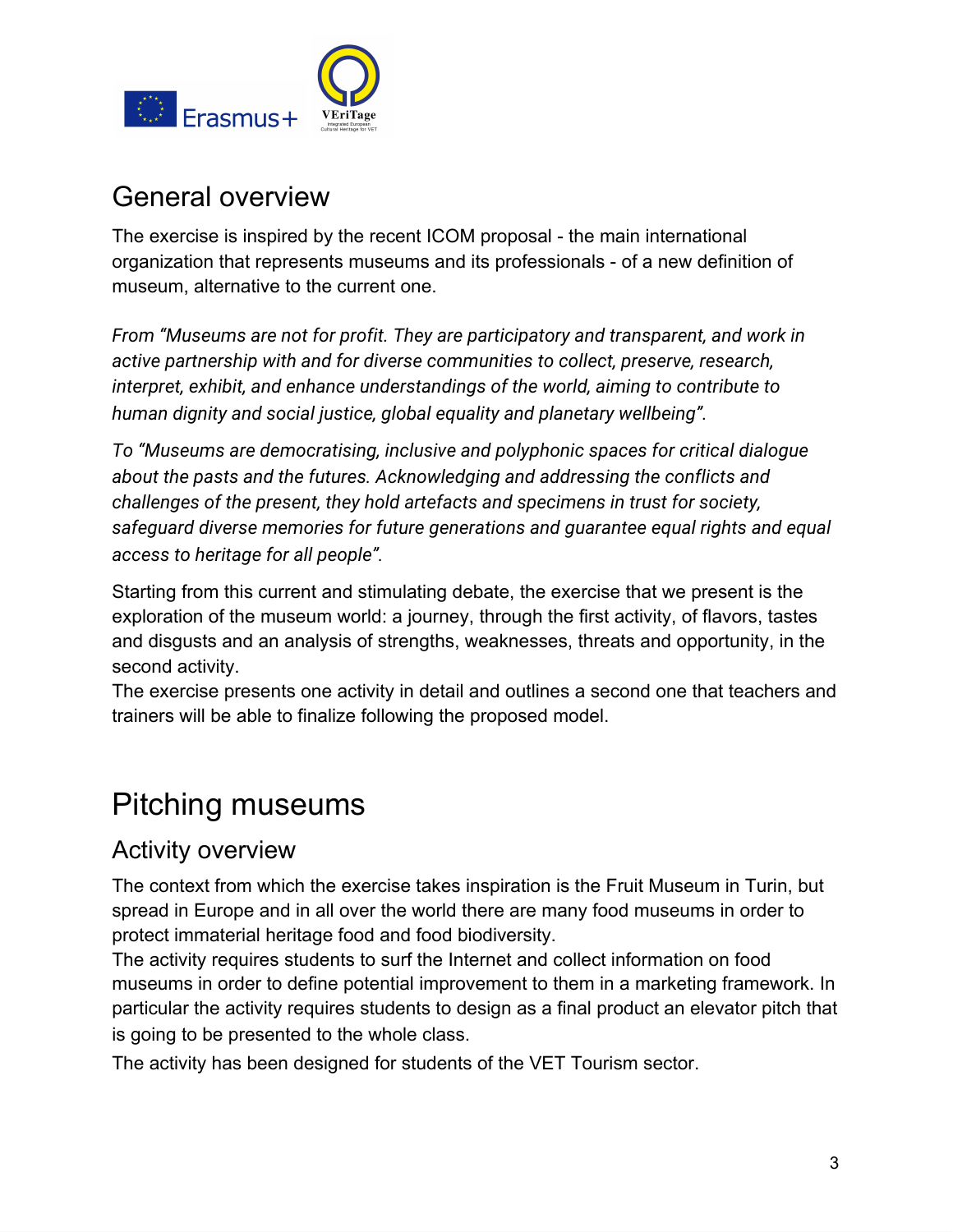

#### **Product**

The product will be an elevator pitch.

#### **Specific knowledge**

- Basic knowledge about the museum (definition and objectives)
- Basic knowledge of the panorama relating to food museums in the European Union
- Basic knowledge for the construction of an elevator pitch

#### **Difficulty level**

The exercise, as a whole, has a medium-high level of difficulty as it presupposes an intermediate level of entry, for part of the activities, into the skills on which it works:

- Multilingual competence
- Literacy
- Digital competence

### <span id="page-3-0"></span>Descriptive activity sheet

<span id="page-3-1"></span>Stage 1

#### **Description**

This phase is for the whole class.

Starting from the definition of museum by [INCOME,](https://icom.museum/en/faq/what-is-icoms-definition-of-a-museum/) ask your students to surf the Internet to discover the food museums present in the EU. If you want they can start from the list expressed within the "resources".

The information on the internet allows us to understand the general framework of the activity. The information could be searched in English, but possible to surf also in national language according to food museum availability within national borders.

#### **Objectives**

- Improving students' knowledge of vocabulary and functional grammar.
- Improving students' ability to understand, express and interpret concepts, thoughts, feelings, facts and opinions in both oral and written form (Literacy).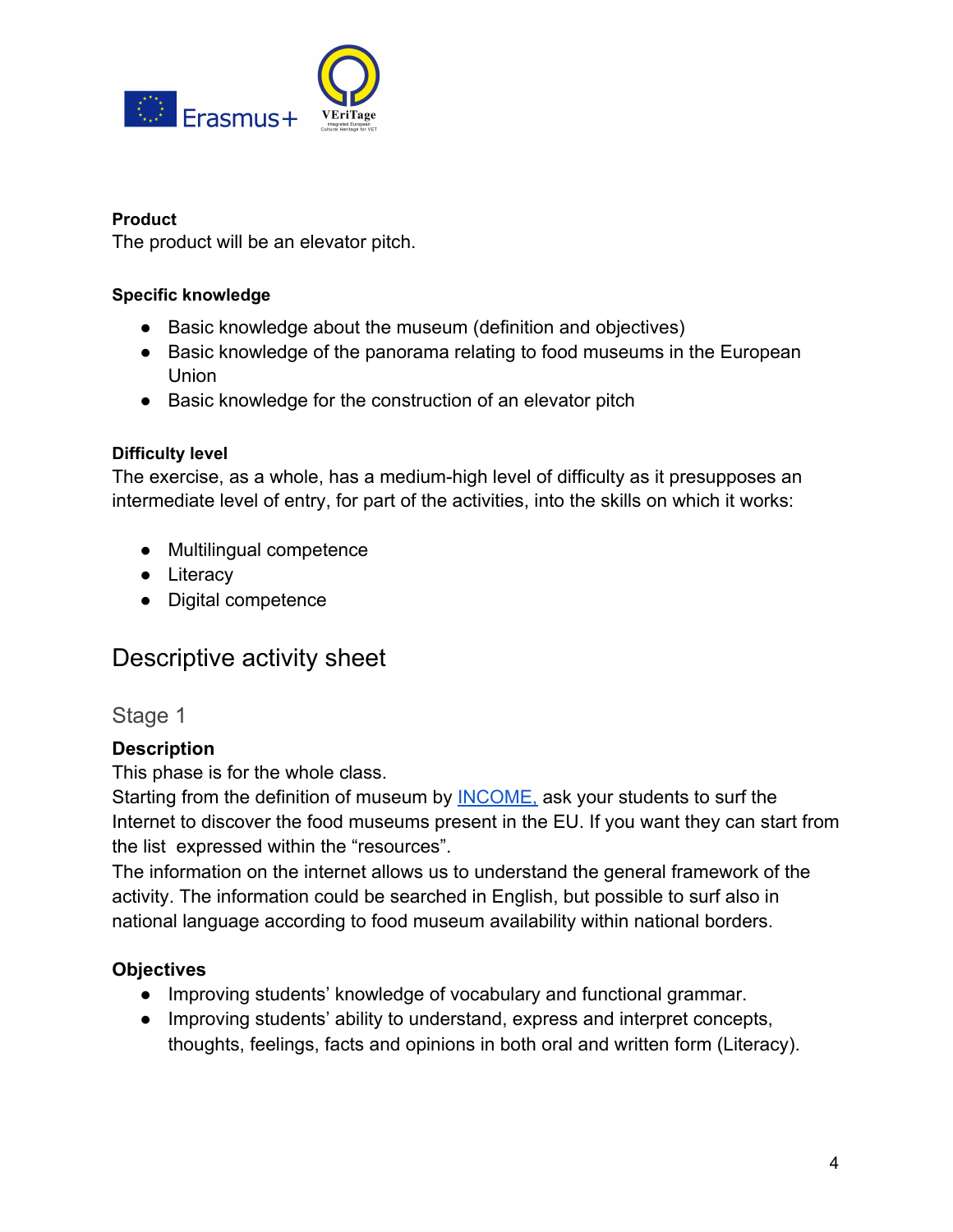

- Increasing understanding of written information and thus requires an individual to have knowledge of vocabulary, functional grammar and the functions of language (Literacy).
- Increasing the abilities to distinguish and use different types of sources, to search for, collect and process information (Literacy).
- Improving critical thinking and ability to assess and work with information (Literacy).
- Increasing ability to understand spoken messages, to initiate, sustain and conclude conversations and to read, understand and draft texts, with different levels of proficiency in different languages, according to the individual's needs (Multilingual competence).
- Increasing understanding of one's own developing identity and cultural heritage within a world of cultural diversity and how arts and other cultural forms can be a way to both view and shape the world (Cultural awareness and expression competence).

#### **Key competences**

- Literacy
- Multilingual competence
- Cultural awareness and expression competence

#### **Resources**

- This phase of the activity should be done with the support of the teachers of the linguistic axis (English) if the research on the internet will be performed in a EU framework.
- Equipment: Internet connection, computer

#### **Duration**

● 60 minutes

#### <span id="page-4-0"></span>Stage 2

#### **Description**

This phase is for the whole class.

Ask your students to list their findings on a shared Google sheet on the Drive. The activity required is the implementation of a Google sheet table where to insert the following information:

● Name of museum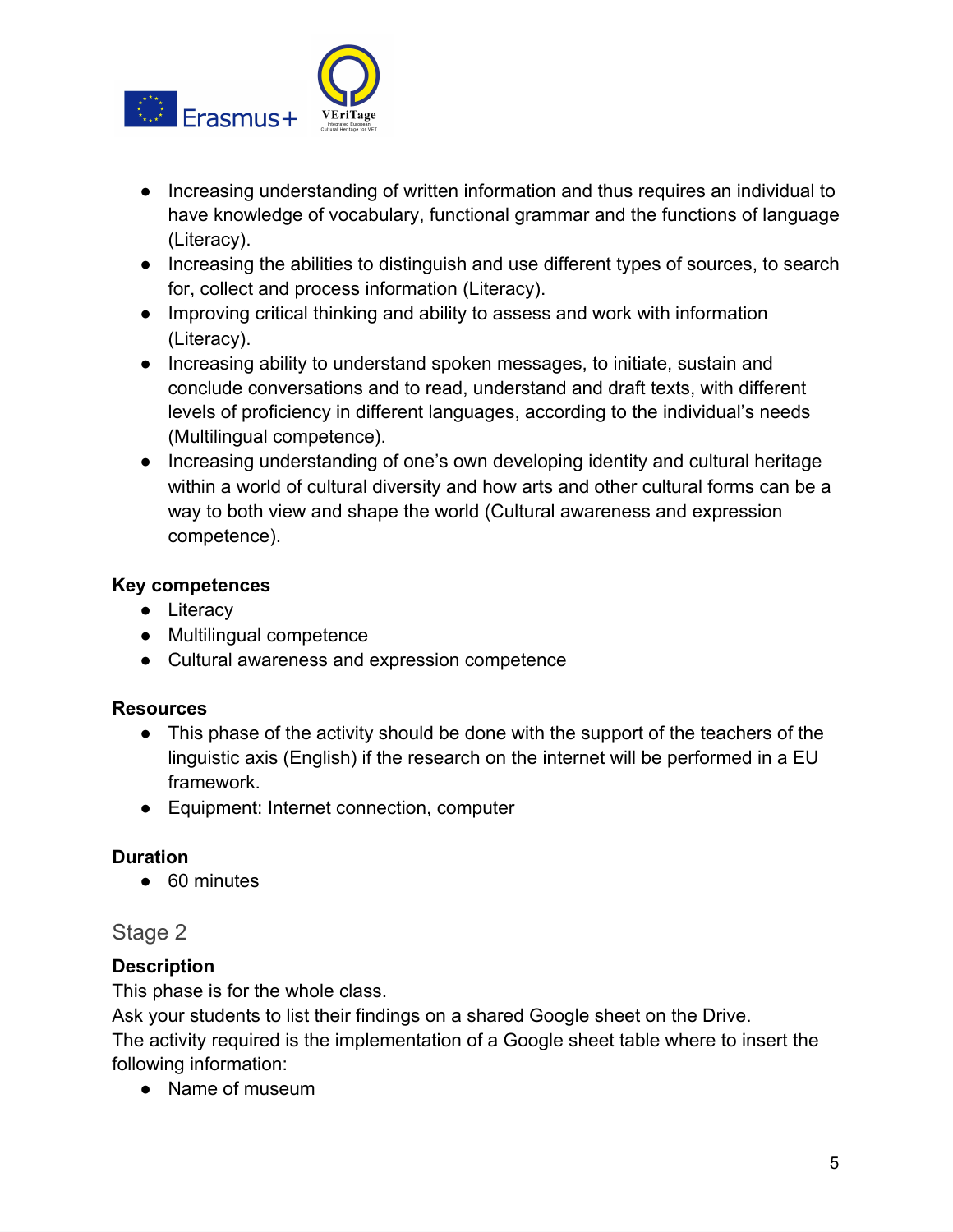

- Country
- Topic

The activity will be performed in a shared modality on drive where all the groups will improve the common file.

#### **Objectives**

- Improving knowledge of the basic function and use of different devices, software, and networks.
- Improving students' a critical approach to the validity, reliability and impact of information and data made available by digital means.

#### **Key competences**

● Digital Competence

#### **Resources**

- This phase of the activity should be done with the support of the reference teacher
- Equipment: Internet connection, laptops, a Drive account.

#### **Duration**

● 30 minutes

#### <span id="page-5-0"></span>Stage 3

#### **Description**

This phase is for the small groups.

Assign a food museum to each group and invite your students to deeply explore the museum website and its network and to select additional information on it. The students will surf the internet in order to deeply explore and find additional resources on the food museum assigned by the teacher.

#### **Objectives**

● Improving students' ability to identify, understand, express, create, and interpret concepts, feelings, facts and opinions in both oral and written forms, using visual, sound/audio and digital materials across disciplines and contexts.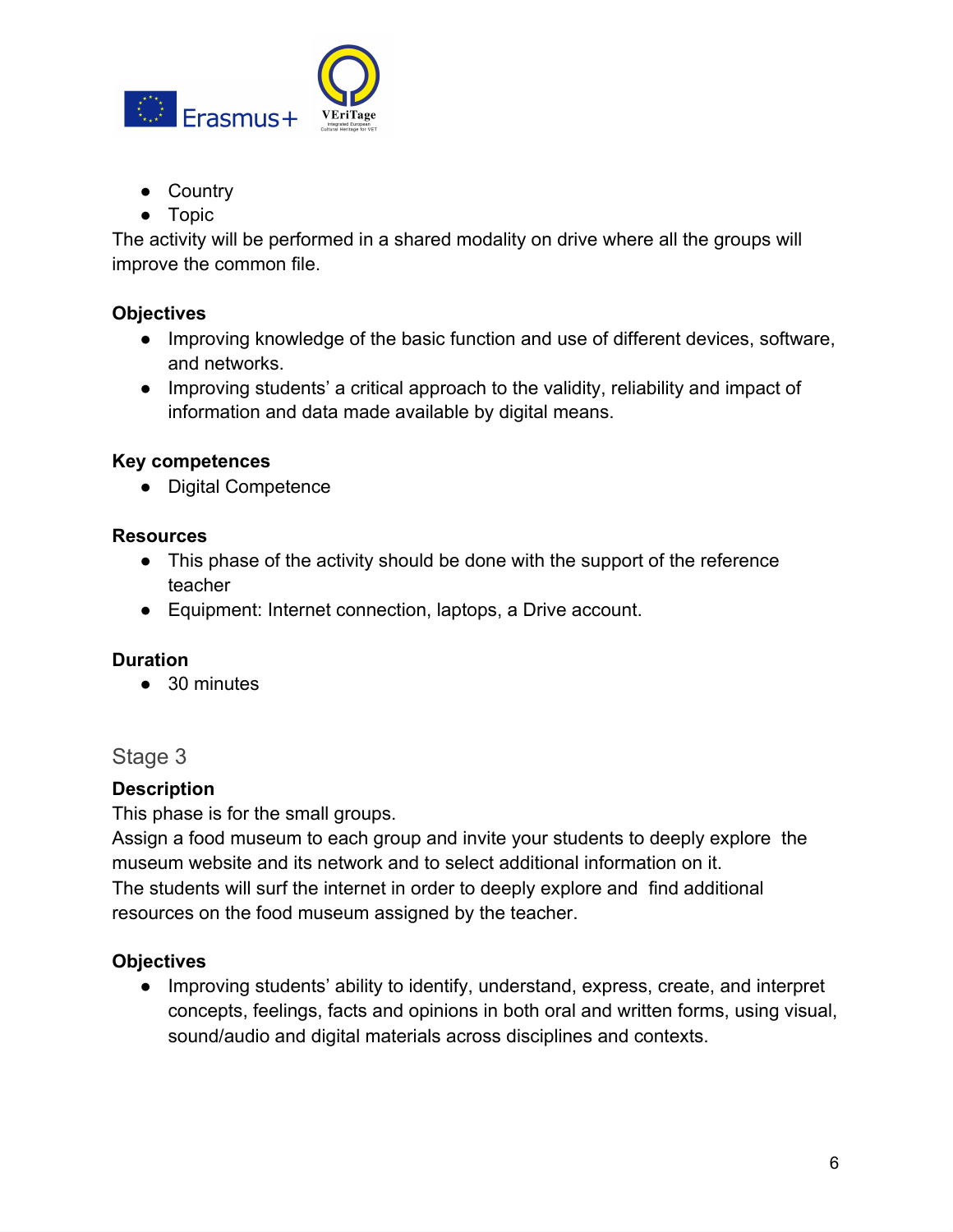

#### **Key competence**

● Literacy

#### **Resources**

- This phase of the activity should be done with the support of the teachers of the linguistic axis.
- Equipment: Internet connection, laptops, a Drive account.

#### **Duration**

● 60 minutes

#### <span id="page-6-0"></span>Stage 4

#### **Description**

This phase is for small groups.

Ask your students to select and analyze the information and to prepare an improvement plan for the museum.

The activity requires collecting specific information and analyzing it. We suggest you to explore:

- 1. The museum website from different point of you: its graphical layout, its accessibility\*, its customers' interaction, its items, its media, its updates
- 2. The museum social media
- 3. The museum reviews on the internet
- 4. The museums press releases

\*Accessibility as a feature of a device, a service, a resource or an environment to be easily usable by any type of user.

#### **Objectives**

● Improving students' abilities to distinguish and use different types of sources, to search for, collect and process information, to use aids, and to formulate and express one's oral and written arguments in a convincing way appropriate to the context.

#### **Key competence**

● Literacy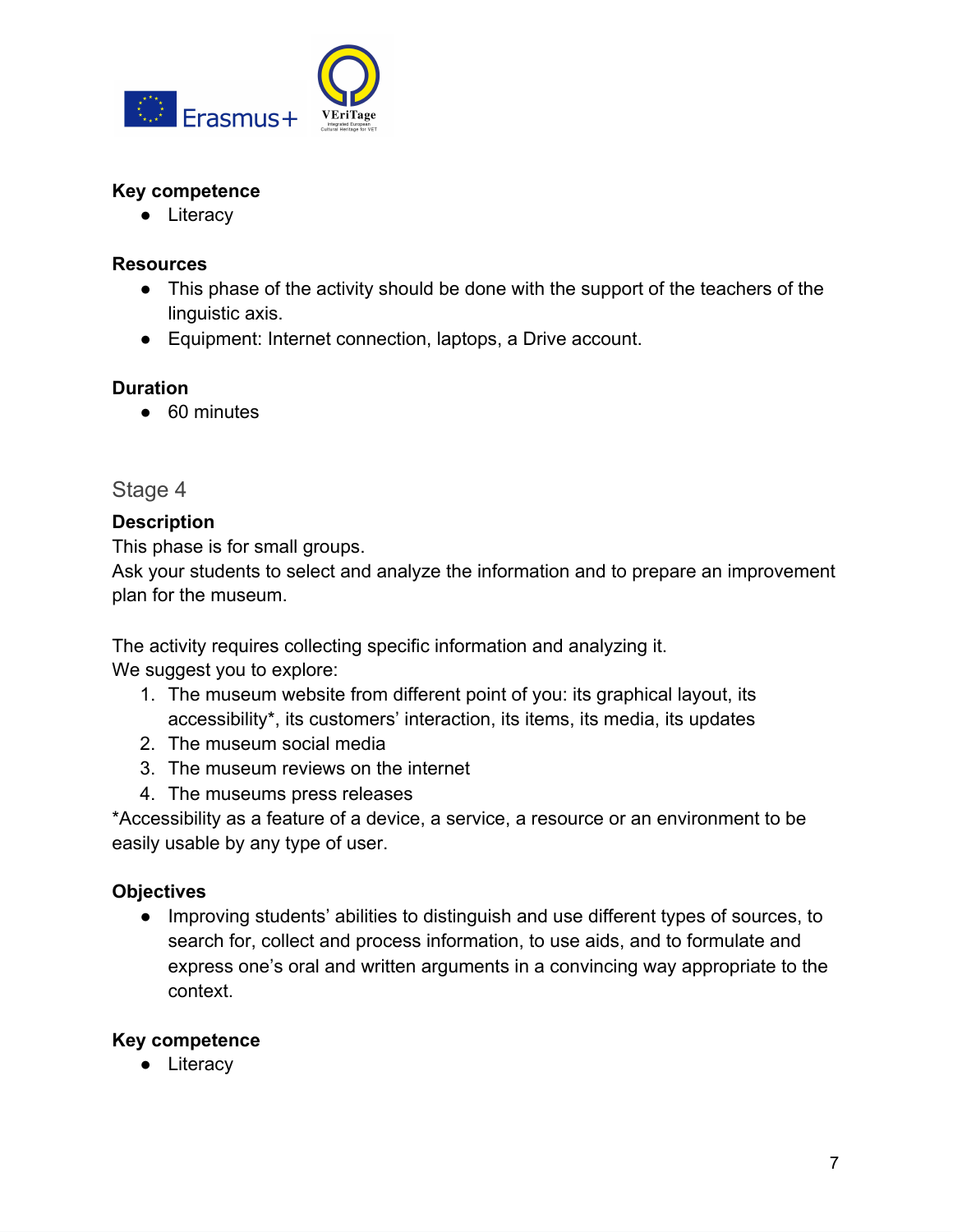

#### **Duration**

● 120 minutes

#### <span id="page-7-0"></span>Stage 5

#### **Description**

This phase is for small groups.

Ask each team to produce an elevator pitch (an oral presentation) on the potential improvement to its own museum.

In order to do this you should explain to your class what an elevator pitch is.

You can refer to Wikipedia for an easy explanation and/or to discover what an elevator pitch is watching this [video](https://www.youtube.com/watch?v=bZTWx2bftaw): up to you!

The group could work surfing the internet on two directions:

- searching ideas on successful elevator pitches
- searching ideas within innovative museum strategy

Ask the team to role play it, improve it and set it up.

#### **Objectives**

- Improving students' planning and management of projects, which include both processes and resources.
- Improving the knowledge that there are different contexts and opportunities for turning ideas into action in personal, social and professional activities, and an understanding of how these arise (Entrepreneurship competence).
- Increasing creativity which includes imagination, strategic thinking and problem-solving, and critical and constructive reflection within evolving creative processes and innovation (Entrepreneurship competence).
- Increasing the ability to work both as an individual and collaboratively in teams, to mobilize resources (people and things) and to sustain activity (Entrepreneurship competence).
- Improving students' abilities to distinguish and use different types of sources, to search for, collect and process information, to use aids, and to formulate and express one's oral and written arguments in a convincing way appropriate to the context (Literacy).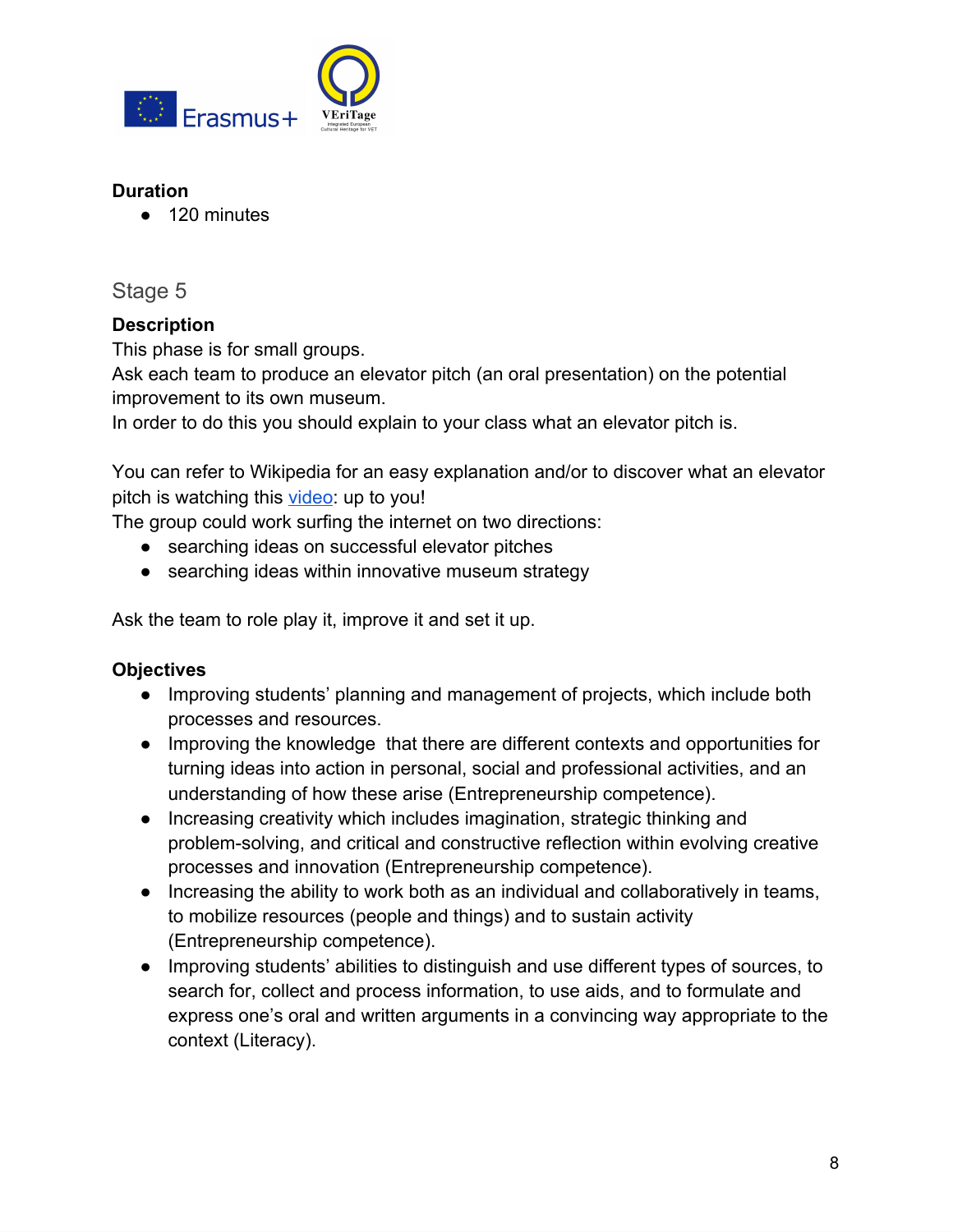

#### **Key competences**

- Entrepreneurship competence
- Literacy

#### **Resources**

- This phase of the activity should be done with the support of the reference teacher.
- Equipment: Internet connection, a laptop.

#### **Duration**

● 90 minutes

#### <span id="page-8-0"></span>Stage 6

#### **Description**

This phase is for the whole class.

Ask each team to present their own elevator pitch to the class

The activity will be performed by one student for each team. The student will be chosen by the team itself. The student will have about 1 minute to convince investors (the teacher and the other groups) to invest in the new idea of improving the museum.

#### **Objectives**

- Improving students' skills to communicate orally and in a variety of situations and to monitor and adapt the communication to the requirements of the situation.
- Improving students' expression of oral arguments in a convincing way appropriate to the context.
- Encompassing students' critical thinking and ability to assess and work with information.

#### **Key competence**

● Literacy

#### **Resources**

● This phase of the activity should be done with the support of the teachers of the linguistic axis.

#### **Duration**

● The presentation of the elevator pitch requires at maximum 2 minutes per group.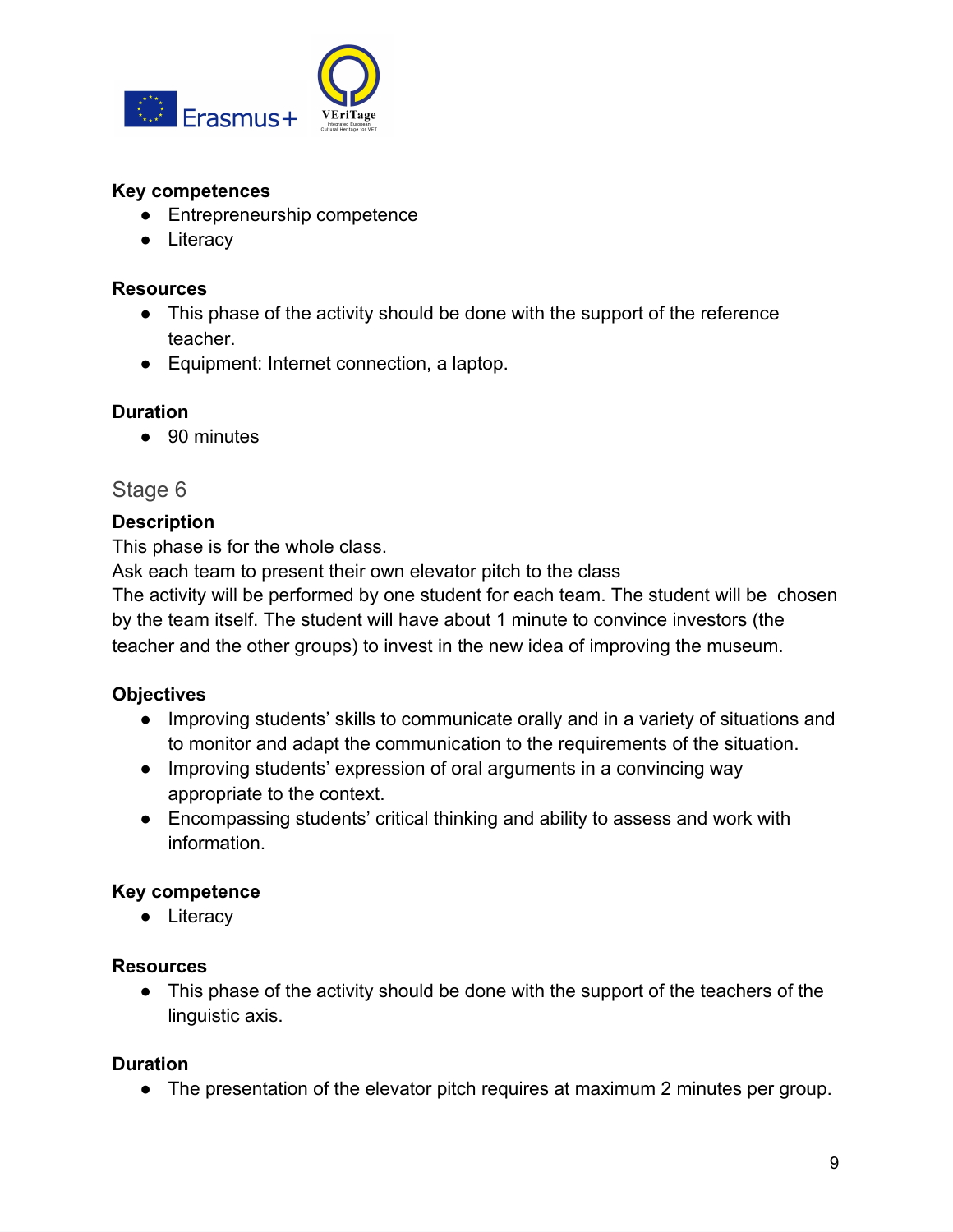

## <span id="page-9-0"></span>Museum touring

### <span id="page-9-1"></span>Activity overview

The activity proposes a visit to a museum on the territory. The theme of the museum as a container of knowledge and techniques returns as an implementation of the previous activity. Students are invited to make a report of the museum they are visiting, through the support of the teacher who will give them indications and adequate tools for the realization of the product.

The suggested steps of the activity are the following:

- 1. Explore at first with your class the Internet to investigate the new definition of Museum by ICOM (see the General Overview)
- 2. Then Explain to the whole class the activity you are going to perform: a report through visiting a museum on the territory
- 3. Together with the class explain how to organize the report
	- a. The report should focus on:
	- b. The background of the museum
	- c. The SWOT Analysis of the museum
	- d. The conclusion
- 4. Then focus on the tool you are going to use to identify internal strengths and weaknesses of the museum, as well as external opportunities and threats: the SWOT Analysis.
- 5. Explore some examples on the internet to investigate the SWOT Analysis applied to museums.
- 6. Divide the class into small groups of about four-five people. Each group has to focus on one museum, if the territory allows this. The visit will be performed on their own.
- 7. Support your students in preparing the report during the lesson.
- 8. Each group will present orally its report through a powerpoint document.

## <span id="page-9-2"></span>Resources

<span id="page-9-3"></span>Pitching museums

Current definition of "Museum" by [ICOM](https://icom.museum/en/faq/what-is-icoms-definition-of-a-museum/)